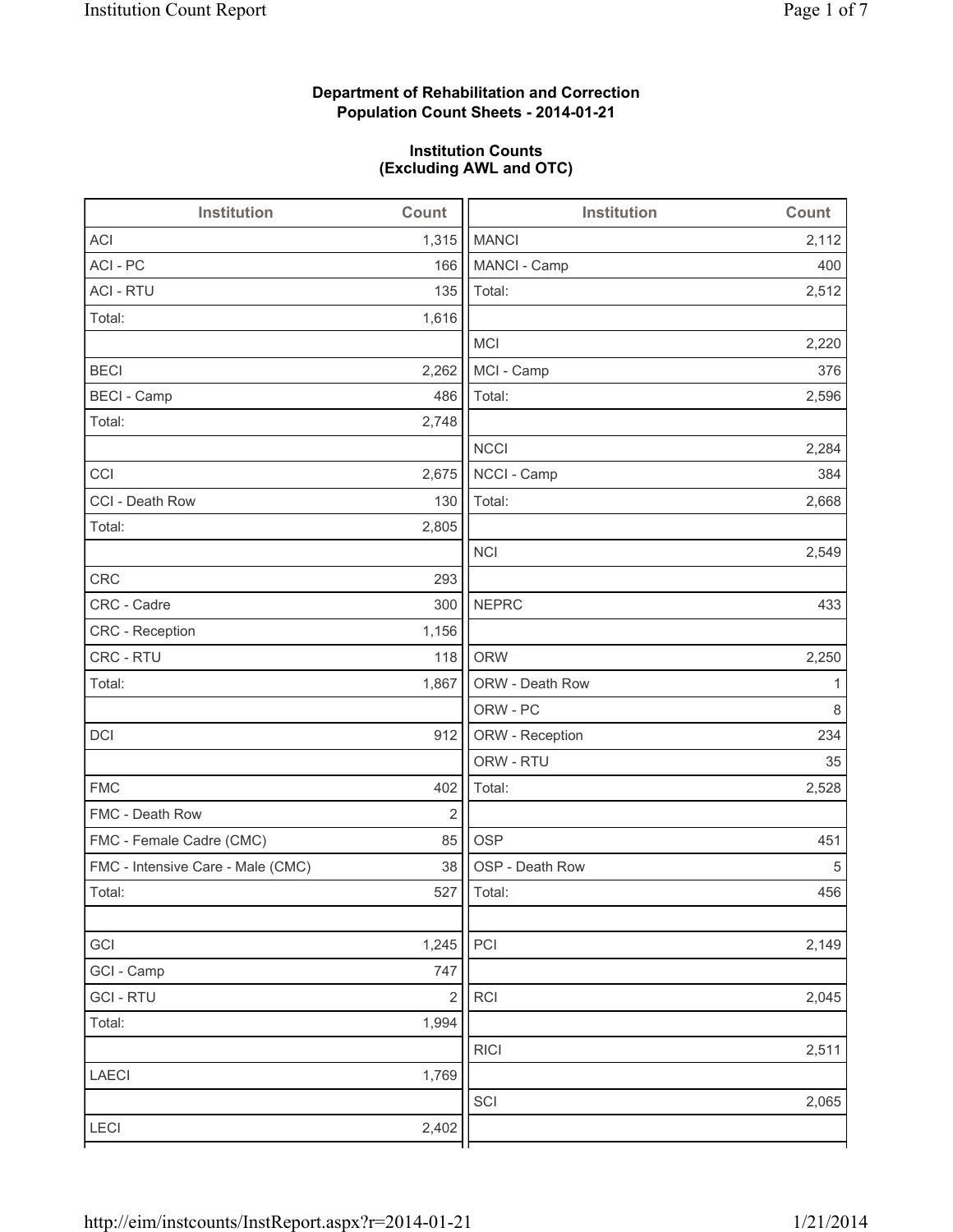| LECI - Camp              | 185   | SOCF           |                          | 1,144  |
|--------------------------|-------|----------------|--------------------------|--------|
| Total:                   | 2,587 | SOCF - RTU     |                          | 67     |
|                          |       | Total:         |                          | 1,211  |
| <b>LOCI</b>              | 2,264 |                |                          |        |
|                          |       | <b>TCI</b>     |                          | 1,066  |
| <b>LORCI</b>             | 254   | TCI - Camp     |                          | 440    |
| LORCI - Cadre            | 208   | Total:         |                          | 1,506  |
| <b>LORCI - Reception</b> | 832   |                |                          |        |
| Total:                   | 1,294 | <b>TOCI</b>    |                          | 1,122  |
|                          |       |                |                          |        |
| <b>MACI</b>              | 1,005 | <b>WCI</b>     |                          | 1,350  |
| MACI - Minimum           | 1,301 | <b>WCI-RTU</b> |                          | 51     |
| MACI - Youth             | 19    | Total:         |                          | 1,401  |
| Total:                   | 2,325 |                |                          |        |
|                          |       |                | <b>Total Population:</b> | 50,460 |

\* The Total Population includes 37 Offenders with Reason Codes 30 & 31.

\*\* The Total Population includes 27 Offenders with Reason Code 0A.

#### **Male Population by Security Level (Include AWL and Exclude OTC)**

| <b>Security Level</b>  |                   | <b>Body</b> | <b>AWL</b> | (-OTC) | <b>Total</b> |
|------------------------|-------------------|-------------|------------|--------|--------------|
| Total Level 5          |                   | 113         |            |        | 113          |
| Total Level 4          |                   | 1,778       | 16         | 15     | 1,779        |
| Total Level 3          |                   | 11,241      | 147        | 98     | 11,290       |
| Total Level 2          |                   | 17,405      | 193        | 124    | 17,474       |
| Total Level 1          |                   | 15,749      | 196        | 110    | 15,835       |
| <b>Total Death Row</b> |                   | 137         |            |        | 137          |
|                        | <b>Total Male</b> | 46,423      | 554        | 349    | 46,628       |

#### **Female Population by Institution (Include AWL and Exclude OTC)**

| Institution              | <b>Body</b> | <b>AWL</b> | $(-OTC)$ | <b>Total</b> |
|--------------------------|-------------|------------|----------|--------------|
| CRC - Reception          |             |            | 0        |              |
| DCI                      | 912         | 11         |          | 916          |
| <b>FMC</b>               | 4           | 5          | 0        | 9            |
| FMC - Female Cadre (CMC) | 85          | 0          | 0        | 85           |
| <b>NEPRC</b>             | 433         | 8          | 4        | 437          |
| <b>ORW</b>               | 2,250       | 66         | 38       | 2,278        |
| <b>ORW - Death Row</b>   |             | 0          | $\Omega$ |              |
| ORW - PC                 | 8           |            |          | 8            |
| ORW - Reception          | 234         | 0          | 0        | 234          |
|                          |             |            |          |              |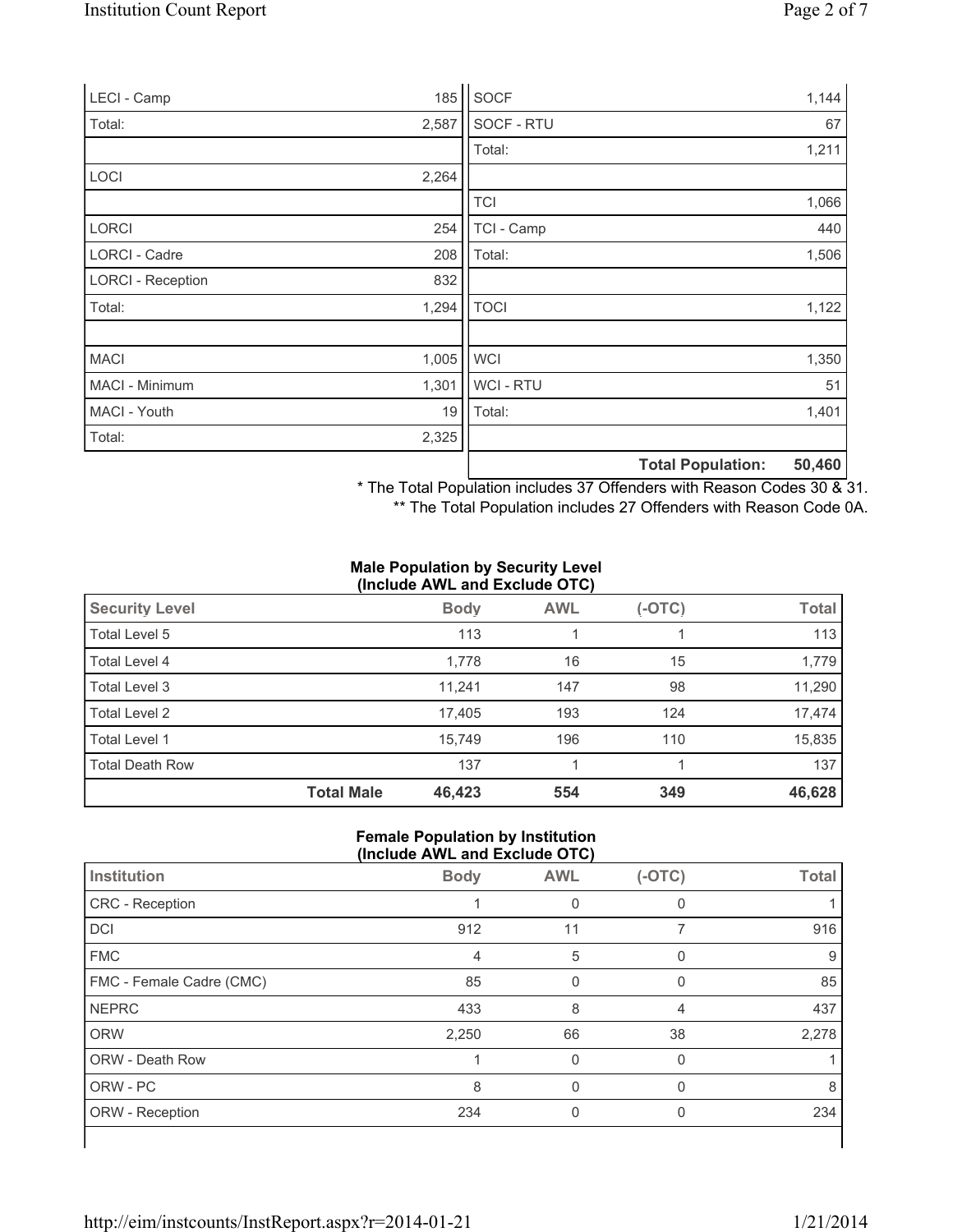| ORW - RTU |                          | 35     |     |     | 35 <sup>1</sup> |
|-----------|--------------------------|--------|-----|-----|-----------------|
|           | <b>Total Female</b>      | 3,963  | 90  | 49  | 4,004           |
|           |                          |        |     |     |                 |
|           | <b>Total Population:</b> | 50,386 | 644 | 398 | 50,632          |

#### **Male Population by Institution: Security Level 5 (Include AWL and Exclude OTC)**

| Institution          | <b>Body</b> | <b>AWL</b> | $(-OTC)$ | Total |
|----------------------|-------------|------------|----------|-------|
| <b>OSP</b>           | 110         |            |          | 110   |
| <b>SOCF</b>          |             |            |          |       |
| <b>Total Level 5</b> | 113         |            |          | 113 I |

# **Male Population by Institution: Security Level 4 (Include AWL and Exclude OTC)**

| Institution              | <b>Body</b>         | <b>AWL</b>          | $(-OTC)$            | <b>Total</b>              |
|--------------------------|---------------------|---------------------|---------------------|---------------------------|
| ACI                      | $\mathbf{1}$        | $\mathsf{O}\xspace$ | $\mathsf{O}\xspace$ | $\mathbf{1}$              |
| ACI-PC                   | 6                   | $\mathsf{O}\xspace$ | $\mathbf 0$         | $\,6\,$                   |
| <b>BECI</b>              | $\mathsf{O}\xspace$ | $\mathbf 1$         | $\mathbf 1$         | $\mathsf{O}\xspace$       |
| CCI                      | $\mathbf{1}$        | $\mathsf{O}\xspace$ | $\mathbf 0$         | $\mathbf{1}$              |
| CRC                      | $\overline{4}$      | $\mathsf 0$         | $\mathsf{O}\xspace$ | $\overline{4}$            |
| CRC - Reception          | $\mathsf 3$         | $\mathsf{O}\xspace$ | $\mathsf{O}\xspace$ | $\mathsf 3$               |
| CRC - RTU                | $\mathbf{1}$        | $\mathbf 1$         | $\mathsf{O}\xspace$ | $\mathbf 2$               |
| <b>FMC</b>               | $\mathbf{1}$        | $\mathsf 0$         | $\mathsf{O}\xspace$ | $\mathbf{1}$              |
| <b>LAECI</b>             | $\overline{2}$      | $\mathsf{O}\xspace$ | $\mathbf 0$         | $\mathbf 2$               |
| <b>LECI</b>              | 36                  | $\mathsf{O}\xspace$ | $\mathbf 0$         | 36                        |
| LOCI                     | $\mathsf 3$         | $\mathsf{O}\xspace$ | $\mathsf 0$         | $\mathsf 3$               |
| LORCI                    | $\overline{4}$      | $\mathsf{O}\xspace$ | $\mathbf 0$         | $\overline{\mathbf{4}}$   |
| <b>LORCI - Reception</b> | 5                   | $\mathbf{1}$        | $\mathbf{1}$        | 5                         |
| <b>MANCI</b>             | 51                  | $\mathsf{O}\xspace$ | $\mathsf{O}\xspace$ | 51                        |
| MCI                      | $\mathbf{1}$        | $\mathbf 0$         | $\mathbf 0$         | $\mathbf{1}$              |
| <b>NCCI</b>              | $\mathbf{1}$        | $\mathsf 0$         | $\mathsf{O}\xspace$ | $\mathbf{1}$              |
| <b>NCI</b>               | $\mathbf{1}$        | $\mathsf{O}\xspace$ | $\mathbf 0$         | 1                         |
| <b>OSP</b>               | 336                 | $\mathbf{1}$        | $\mathbf{1}$        | 336                       |
| PCI                      | $\mathbf 1$         | $\mathsf{O}\xspace$ | $\mathbf 0$         | $\mathbf{1}$              |
| <b>RCI</b>               | 30                  | $\mathbf{1}$        | $\mathbf 1$         | 30                        |
| SOCF                     | 1,043               | $\boldsymbol{9}$    | $\boldsymbol{9}$    | 1,043                     |
| SOCF - RTU               | 61                  | $\mathsf{O}\xspace$ | $\mathsf{O}\xspace$ | 61                        |
| <b>TCI</b>               | $\,6$               | $\mathsf{O}\xspace$ | $\mathbf 0$         | $\,6\,$                   |
| <b>TOCI</b>              | 174                 | $\mathbf{1}$        | $\mathbf{1}$        | 174                       |
| <b>WCI</b>               | $\,$ 3 $\,$         | $\mathbf{1}$        | $\mathbf 1$         | $\ensuremath{\mathsf{3}}$ |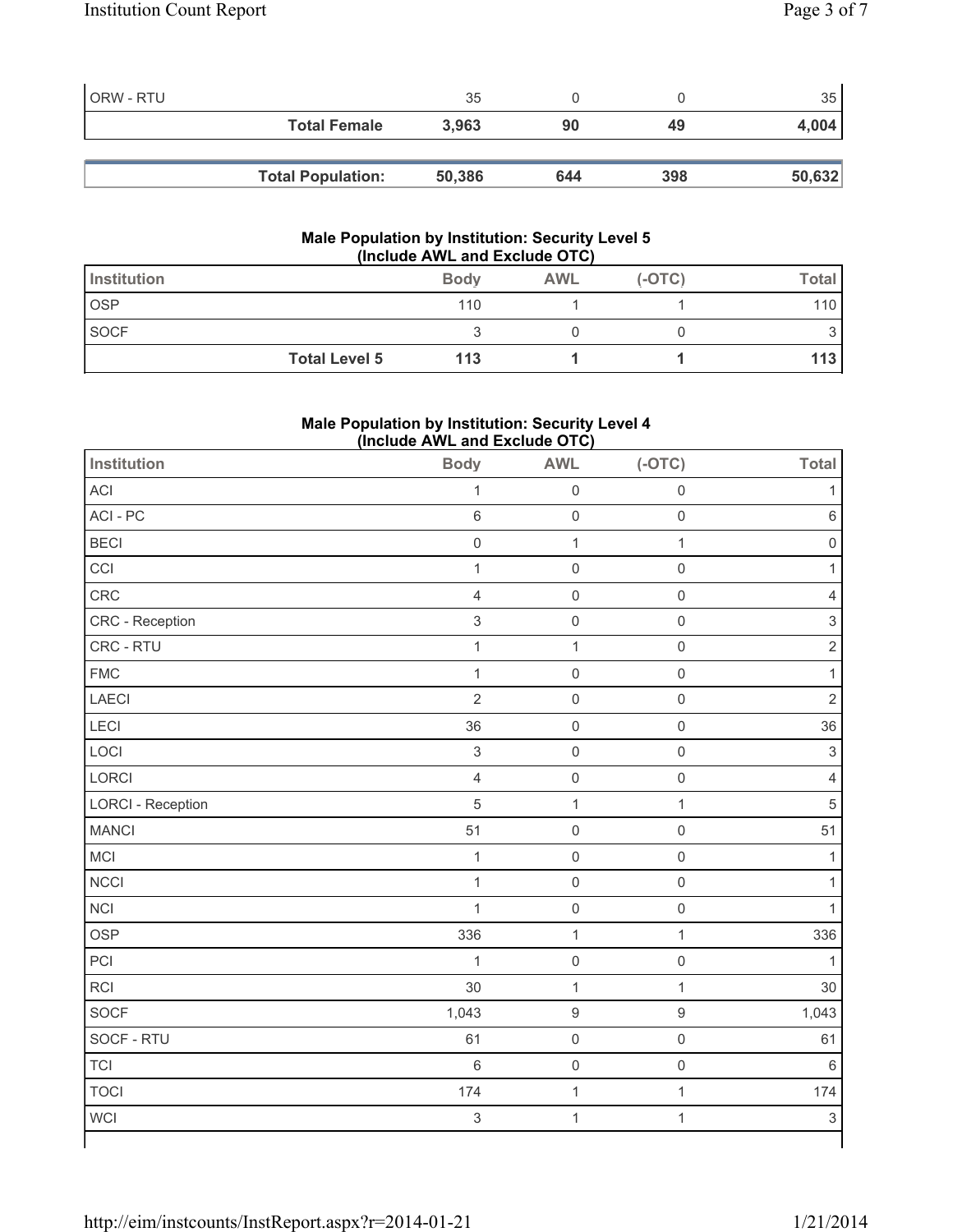| WCI - RTU |                      |       |  |  |
|-----------|----------------------|-------|--|--|
|           | <b>Total Level 4</b> | 778.، |  |  |

# **Male Population by Institution: Security Level 3 (Include AWL and Exclude OTC)**

| <b>Institution</b>                | <b>Body</b>    | <b>AWL</b>                | $(-OTC)$                  | <b>Total</b>     |
|-----------------------------------|----------------|---------------------------|---------------------------|------------------|
| ACI                               | 35             | $\ensuremath{\mathsf{3}}$ | $\ensuremath{\mathsf{3}}$ | 35               |
| ACI - PC                          | 80             | $\mathsf{O}\xspace$       | $\mathsf{O}\xspace$       | 80               |
| <b>BECI</b>                       | 23             | $\mathbf{1}$              | $\mathsf{O}\xspace$       | 24               |
| CCI                               | 18             | $\mathsf{O}\xspace$       | $\mathsf{O}\xspace$       | 18               |
| CRC                               | 52             | 10                        | 5                         | 57               |
| CRC - Cadre                       | 231            | $\mathsf{O}\xspace$       | $\mathsf{O}\xspace$       | 231              |
| CRC - Reception                   | 648            | 15                        | 11                        | 652              |
| CRC - RTU                         | 83             | $\overline{2}$            | $\mathsf{O}\xspace$       | 85               |
| <b>FMC</b>                        | 15             | $\mathsf 0$               | $\mathsf{O}\xspace$       | 15               |
| FMC - Intensive Care - Male (CMC) | $\sqrt{5}$     | $\mathsf{O}\xspace$       | $\mathsf{O}\xspace$       | $\sqrt{5}$       |
| GCI                               | $\mathbf 1$    | $\mathbf{1}$              | $\mathbf 1$               | 1                |
| LAECI                             | 33             | $\mathbf 1$               | $\mathbf{1}$              | 33               |
| <b>LECI</b>                       | 2,241          | 24                        | 21                        | 2,244            |
| LOCI                              | 18             | $\mathsf 0$               | $\mathsf{O}\xspace$       | 18               |
| LORCI                             | 42             | $\,$ 5 $\,$               | 5                         | 42               |
| LORCI - Cadre                     | 205            | $\sqrt{2}$                | $\mathbf 0$               | 207              |
| <b>LORCI - Reception</b>          | 361            | $\,8\,$                   | $\,6\,$                   | 363              |
| <b>MACI</b>                       | $\mathsf g$    | $\mathsf{O}\xspace$       | $\mathsf 0$               | $\boldsymbol{9}$ |
| MACI - Youth                      | $\sqrt{5}$     | $\mathsf{O}\xspace$       | $\mathbf 0$               | $\sqrt{5}$       |
| <b>MANCI</b>                      | 1,933          | 22                        | 19                        | 1,936            |
| MCI                               | 8              | $\mathsf{O}\xspace$       | $\mathsf{O}\xspace$       | $\,8\,$          |
| <b>NCCI</b>                       | 13             | $\mathsf{O}\xspace$       | $\mathsf{O}\xspace$       | 13               |
| <b>NCI</b>                        | 21             | $\sqrt{5}$                | $\mathsf{O}\xspace$       | 26               |
| <b>OSP</b>                        | 5              | $\mathsf 0$               | $\mathsf{O}\xspace$       | $\sqrt{5}$       |
| PCI                               | 57             | $\,6\,$                   | $\mathsf{O}\xspace$       | 63               |
| RCI                               | 1,860          | $16\,$                    | $10\,$                    | 1,866            |
| <b>RICI</b>                       | 9              | $\mathsf{O}\xspace$       | $\mathsf 0$               | $\boldsymbol{9}$ |
| SCI                               | $\mathfrak{S}$ | $\mathbf{1}$              | $\mathbf{1}$              | $\mathfrak{S}$   |
| SOCF                              | 98             | $\mathsf{O}\xspace$       | $\mathsf{O}\xspace$       | 98               |
| SOCF - RTU                        | $\,6\,$        | $\mathsf{O}\xspace$       | $\mathsf{O}\xspace$       | $\,6\,$          |
| <b>TCI</b>                        | 942            | 14                        | $\mathsf g$               | 947              |
| TCI - Camp                        | $\mathbf{1}$   | $\mathsf{O}\xspace$       | $\mathsf{O}\xspace$       | 1                |
| <b>TOCI</b>                       | 902            | $\overline{4}$            | $\overline{2}$            | 904              |
| <b>WCI</b>                        | 1,231          | $\overline{7}$            | $\overline{4}$            | 1,234            |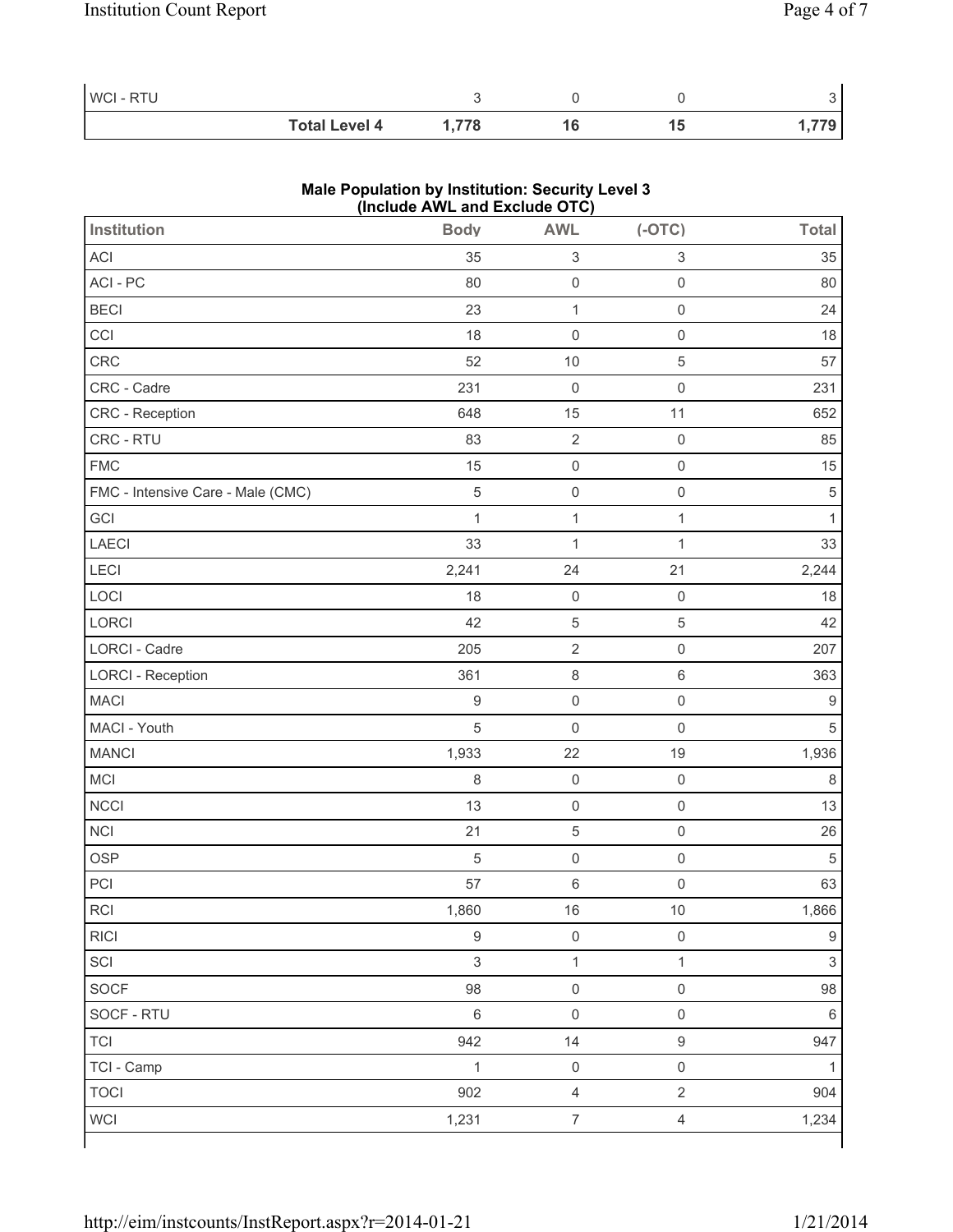| WCI-RTU |                      |        |     |    |        |
|---------|----------------------|--------|-----|----|--------|
|         | <b>Total Level 3</b> | 11.241 | 147 | 98 | 11,290 |

# **Male Population by Institution: Security Level 2 (Include AWL and Exclude OTC)**

| <b>Institution</b>                | <b>Body</b>    | <b>AWL</b>                | $(-OTC)$                  | <b>Total</b> |
|-----------------------------------|----------------|---------------------------|---------------------------|--------------|
| ACI                               | 549            | $\ensuremath{\mathsf{3}}$ | $\sqrt{2}$                | 550          |
| ACI - PC                          | 57             | $\mathsf 0$               | $\mathsf{O}\xspace$       | 57           |
| <b>ACI - RTU</b>                  | 90             | $\mathsf{O}\xspace$       | $\mathbf 0$               | 90           |
| <b>BECI</b>                       | 1,511          | 16                        | 13                        | 1,514        |
| CCI                               | 1,848          | 13                        | 10                        | 1,851        |
| CRC                               | 96             | $\sqrt{2}$                | $\mathsf{O}\xspace$       | 98           |
| CRC - Cadre                       | 53             | $\mathsf{O}\xspace$       | $\mathsf{O}\xspace$       | 53           |
| CRC - Reception                   | 266            | $\sqrt{2}$                | $\mathbf{1}$              | 267          |
| CRC - RTU                         | 26             | $\mathsf 0$               | $\mathsf{O}\xspace$       | 26           |
| <b>FMC</b>                        | 14             | $\sqrt{2}$                | $\mathsf{O}\xspace$       | 16           |
| FMC - Intensive Care - Male (CMC) | 21             | $\mathsf{O}\xspace$       | $\mathbf 0$               | 21           |
| GCI                               | 782            | $\,$ 5 $\,$               | 4                         | 783          |
| LAECI                             | 1,354          | 31                        | 18                        | 1,367        |
| <b>LECI</b>                       | 106            | $\mathsf 0$               | $\mathsf{O}\xspace$       | 106          |
| LOCI                              | 1,098          | $\,$ 5 $\,$               | $\overline{4}$            | 1,099        |
| LORCI                             | 75             | $\ensuremath{\mathsf{3}}$ | $\mathbf{1}$              | 77           |
| LORCI - Cadre                     | $\overline{2}$ | $\mathbf 1$               | $\mathsf{O}\xspace$       | $\sqrt{3}$   |
| <b>LORCI - Reception</b>          | 169            | $\overline{7}$            | $\overline{7}$            | 169          |
| <b>MACI</b>                       | 996            | $\ensuremath{\mathsf{3}}$ | $\mathbf{1}$              | 998          |
| MACI - Youth                      | 14             | $\mathsf{O}\xspace$       | $\mathsf{O}\xspace$       | 14           |
| <b>MANCI</b>                      | 114            | $\mathsf 0$               | $\mathbf 0$               | 114          |
| MANCI - Camp                      | $\mathbf{1}$   | $\mathsf{O}\xspace$       | $\mathsf{O}\xspace$       | 1            |
| MCI                               | 1,757          | 24                        | 15                        | 1,766        |
| MCI - Camp                        | $\mathbf{1}$   | $\mathsf{O}\xspace$       | $\mathsf{O}\xspace$       | 1            |
| <b>NCCI</b>                       | 1,489          | 12                        | 11                        | 1,490        |
| NCCI - Camp                       | $\mathbf{1}$   | $\mathsf 0$               | $\mathbf 0$               | $\mathbf{1}$ |
| <b>NCI</b>                        | 1,936          | 27                        | 20                        | 1,943        |
| PCI                               | 794            | 14                        | $\mathsf{O}\xspace$       | 808          |
| RCI                               | 155            | $\mathsf 0$               | $\mathsf 0$               | 155          |
| <b>RICI</b>                       | 726            | $\,$ 5 $\,$               | $\ensuremath{\mathsf{3}}$ | 728          |
| SCI                               | 1,069          | 16                        | 12                        | 1,073        |
| <b>TCI</b>                        | 72             | $\mathbf{1}$              | $\mathbf{1}$              | 72           |
| <b>TOCI</b>                       | 46             | $\mathbf{1}$              | $\mathbf{1}$              | 46           |
| <b>WCI</b>                        | 116            | $\mathsf{O}\xspace$       | $\mathsf{O}\xspace$       | 116          |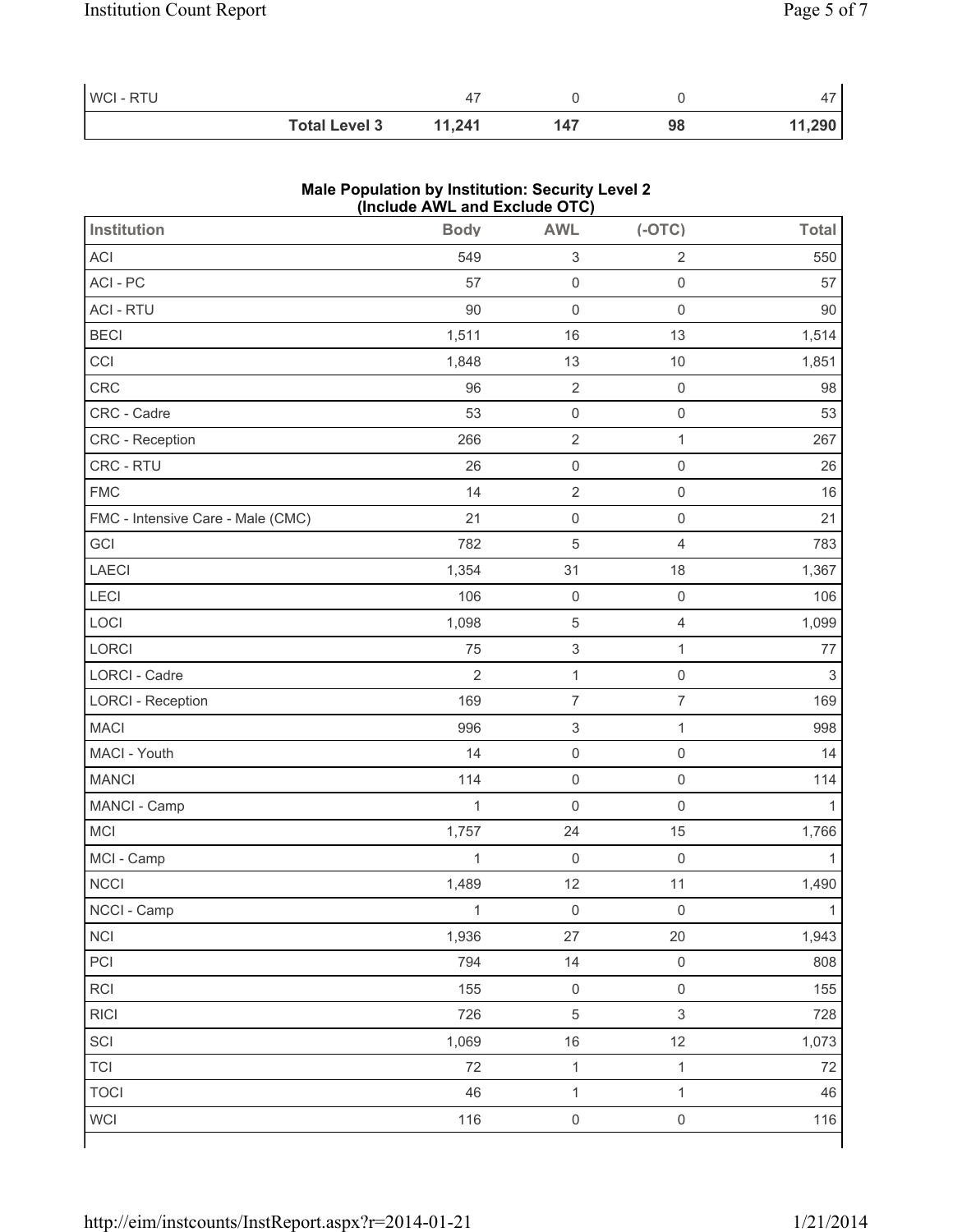| <b>WCI-RTU</b> |                      |        |     |     |        |
|----------------|----------------------|--------|-----|-----|--------|
|                | <b>Total Level 2</b> | 17,405 | 193 | 124 | 17,474 |

# **Male Population by Institution: Security Level 1 (Include AWL and Exclude OTC)**

| <b>Institution</b>                | <b>Body</b>    | <b>AWL</b>          | $(-OTC)$                  | <b>Total</b>   |
|-----------------------------------|----------------|---------------------|---------------------------|----------------|
| <b>ACI</b>                        | 730            | $\sqrt{5}$          | $\overline{2}$            | 733            |
| ACI-PC                            | 23             | $\mathsf 0$         | $\mathsf{O}\xspace$       | 23             |
| <b>ACI - RTU</b>                  | 45             | $\mathsf 0$         | $\mathsf 0$               | 45             |
| <b>BECI</b>                       | 727            | 13                  | $\,6$                     | 734            |
| <b>BECI - Camp</b>                | 486            | $\mathsf 0$         | $\mathsf 0$               | 486            |
| CCI                               | 808            | $\,6\,$             | $\overline{4}$            | 810            |
| CRC                               | 78             | $\mathbf{1}$        | $\mathsf{O}\xspace$       | 79             |
| CRC - Cadre                       | 16             | $\mathsf{O}\xspace$ | $\mathbf 0$               | 16             |
| CRC - Reception                   | 235            | 10                  | $\mathsf g$               | 236            |
| CRC - RTU                         | 8              | $\mathsf{O}\xspace$ | $\mathsf 0$               | $\,8\,$        |
| <b>FMC</b>                        | 366            | 4                   | $\sqrt{2}$                | 368            |
| FMC - Intensive Care - Male (CMC) | 12             | $\mathsf{O}\xspace$ | $\mathsf{O}\xspace$       | 12             |
| GCI                               | 462            | $\,8\,$             | $\overline{7}$            | 463            |
| GCI - Camp                        | 747            | $\mathbf{1}$        | $\mathbf{1}$              | 747            |
| <b>GCI-RTU</b>                    | $\overline{2}$ | $\mathsf 0$         | $\mathsf 0$               | $\overline{2}$ |
| <b>LAECI</b>                      | 380            | $\,6\,$             | $\,6$                     | 380            |
| LECI                              | 19             | $\mathbf{1}$        | $\mathbf 1$               | 19             |
| LECI - Camp                       | 185            | $\mathsf 0$         | $\mathsf 0$               | 185            |
| LOCI                              | 1,145          | $\,6\,$             | $\overline{4}$            | 1,147          |
| LORCI                             | 133            | $\overline{2}$      | $\overline{2}$            | 133            |
| <b>LORCI - Cadre</b>              | $\mathbf{1}$   | $\mathsf{O}\xspace$ | $\mathsf{O}\xspace$       | $\mathbf{1}$   |
| <b>LORCI - Reception</b>          | 294            | 16                  | 11                        | 299            |
| MACI - Minimum                    | 1,301          | 14                  | $\overline{7}$            | 1,308          |
| <b>MANCI</b>                      | 14             | $\hbox{9}$          | $\ensuremath{\mathsf{3}}$ | 20             |
| MANCI - Camp                      | 399            | $\mathsf 0$         | $\mathsf{O}\xspace$       | 399            |
| MCI                               | 453            | $\,$ 5 $\,$         | $\sqrt{2}$                | 456            |
| MCI - Camp                        | 375            | $\mathbf{1}$        | $\mathbf 0$               | 376            |
| <b>NCCI</b>                       | 781            | 17                  | 12                        | 786            |
| NCCI - Camp                       | 383            | $\mathsf{O}\xspace$ | $\mathsf 0$               | 383            |
| <b>NCI</b>                        | 591            | $\mathbf{1}$        | $\mathsf 0$               | 592            |
| PCI                               | 1,297          | 23                  | $10$                      | 1,310          |
| <b>RICI</b>                       | 1,776          | 30                  | 17                        | 1,789          |
| SCI                               | 993            | $\,6\,$             | $\mathbf{1}$              | 998            |
| <b>TCI</b>                        | 45             | 11                  | $\mathsf 3$               | 53             |